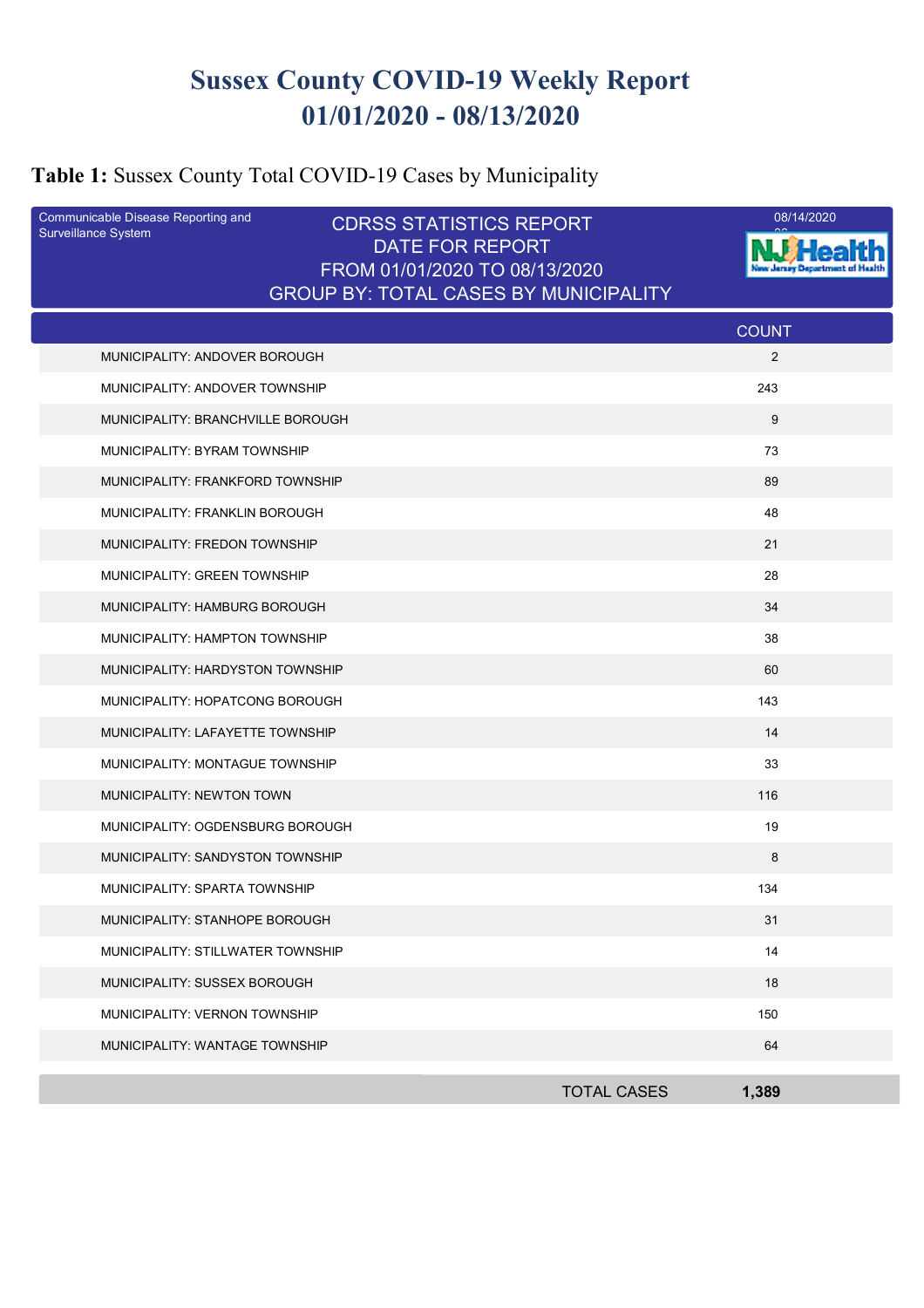

#### Figure 1: Sussex County Total COVID-19 Cases by Municipality

**Figure 2:** Sussex County Positive COVID-19 Cases by Reported Date

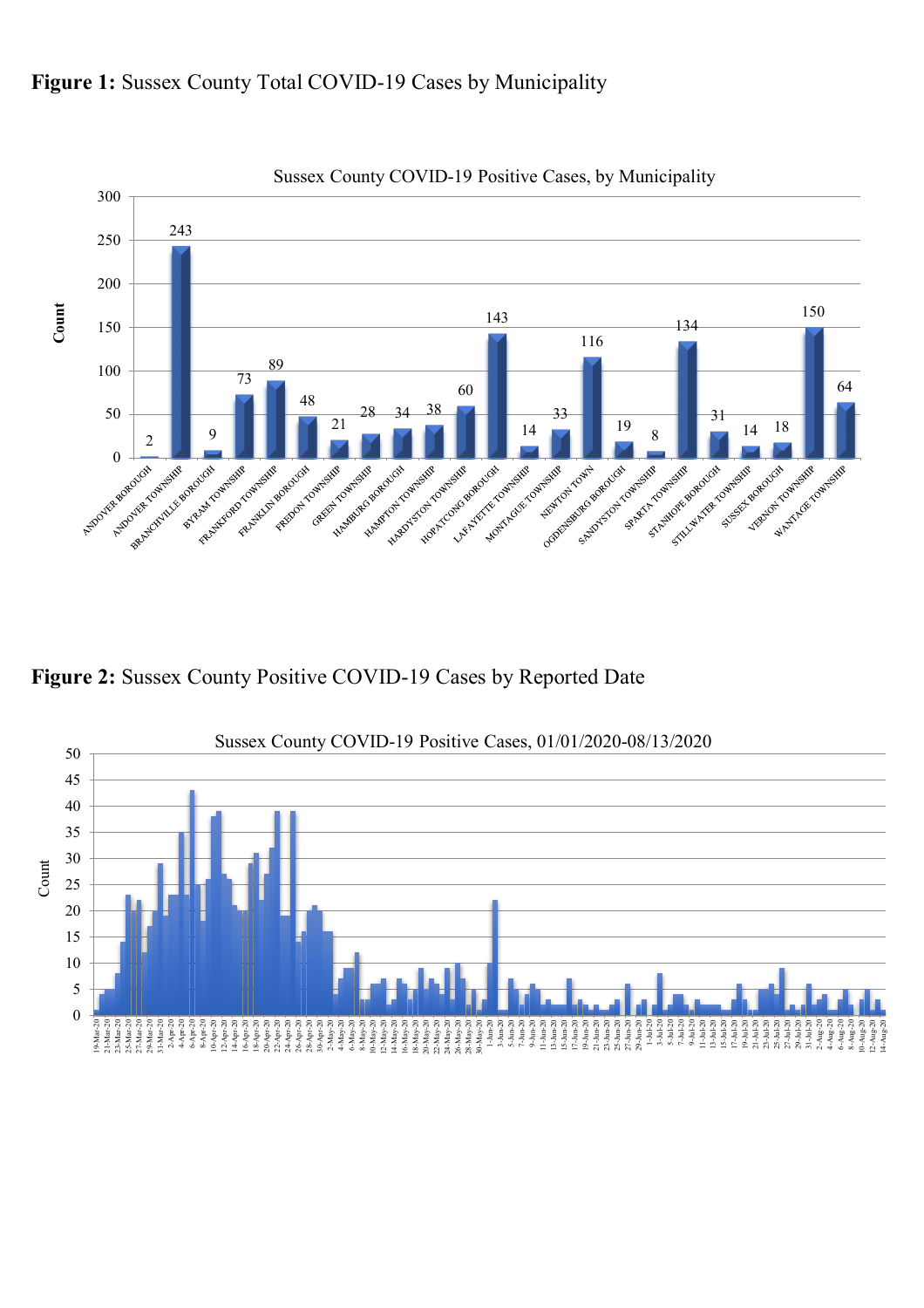**Table 2:** Sussex County Positive COVID-19 Cases by Gender

| Gender | $\vert$ Count | Percentage |
|--------|---------------|------------|
| Female | 717           | 52%        |
| Male   | 672           | 48%        |

**Figure 3:** Sussex County Positive COVID-19 Cases by Gender



**Table 3:** Sussex County Positive COVID-19 Cases by Race

| Race                                      | Count | Percentage |
|-------------------------------------------|-------|------------|
| AMERICAN INDIAN OR ALASKAN NATIVE         |       | $0.1\%$    |
| <b>ASIAN</b>                              | 43    | 3%         |
| <b>BLACK OR AFRICAN AMERICAN</b>          | 78    | 6%         |
| NATIVE HAWAIIAN OR OTHER PACIFIC ISLANDER |       | $0.2\%$    |
| <b>OTHER</b>                              | 37    | 3%         |
| <b>WHITE</b>                              | 1,224 | 88%        |
| <b>UNKNOWN</b>                            |       | $0.2\%$    |

**Figure 4:** Sussex County Positive COVID-19 Cases by Race

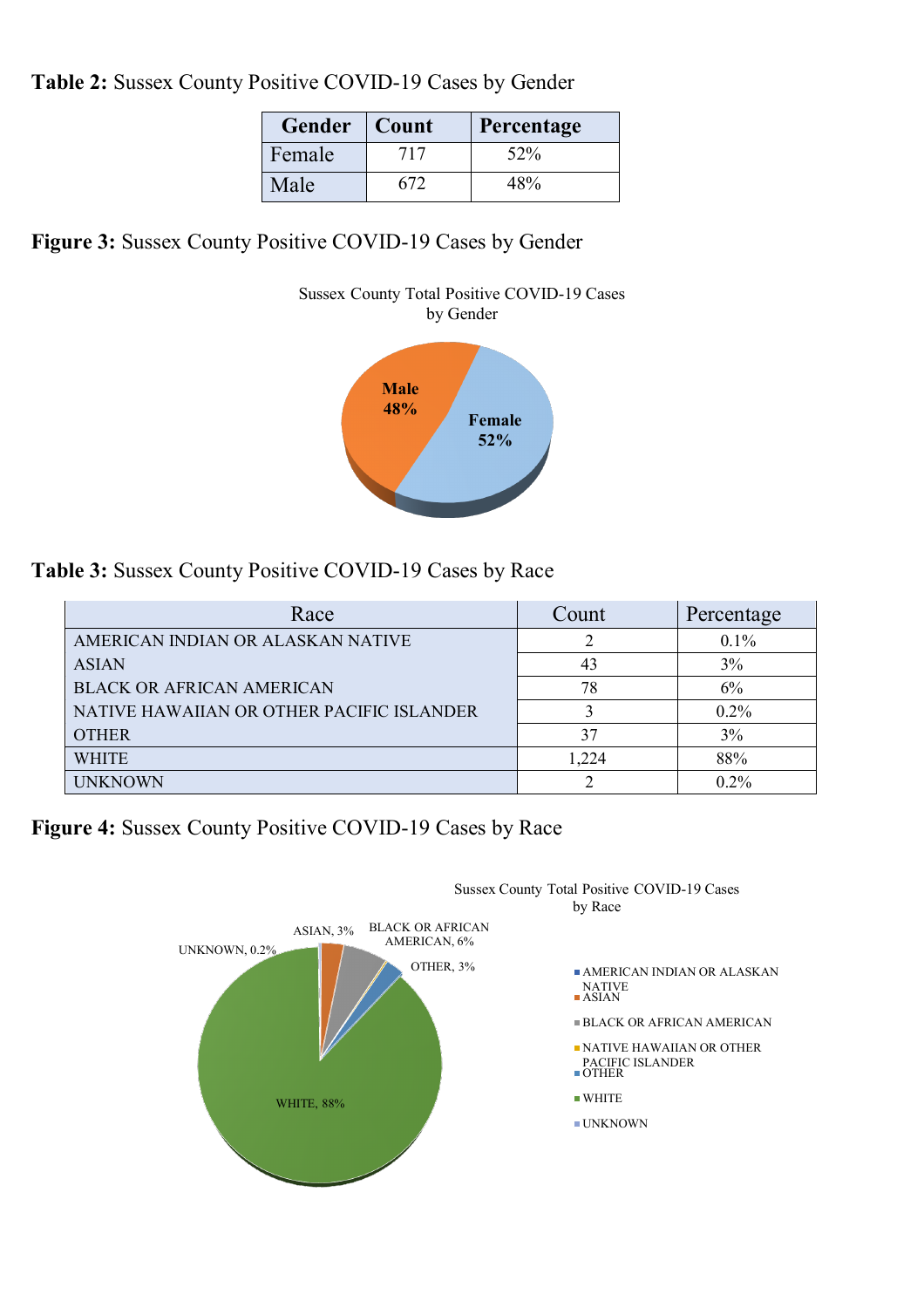### **Table 4:** Sussex County Positive COVID-19 Cases by Age

| Minimum Age | Average Age | Maximum Age |
|-------------|-------------|-------------|
| 3 Months    | 54Y 0M      | 105 Y       |

### **Figure 5:** Sussex County Positive COVID-19 Cases by Age Group

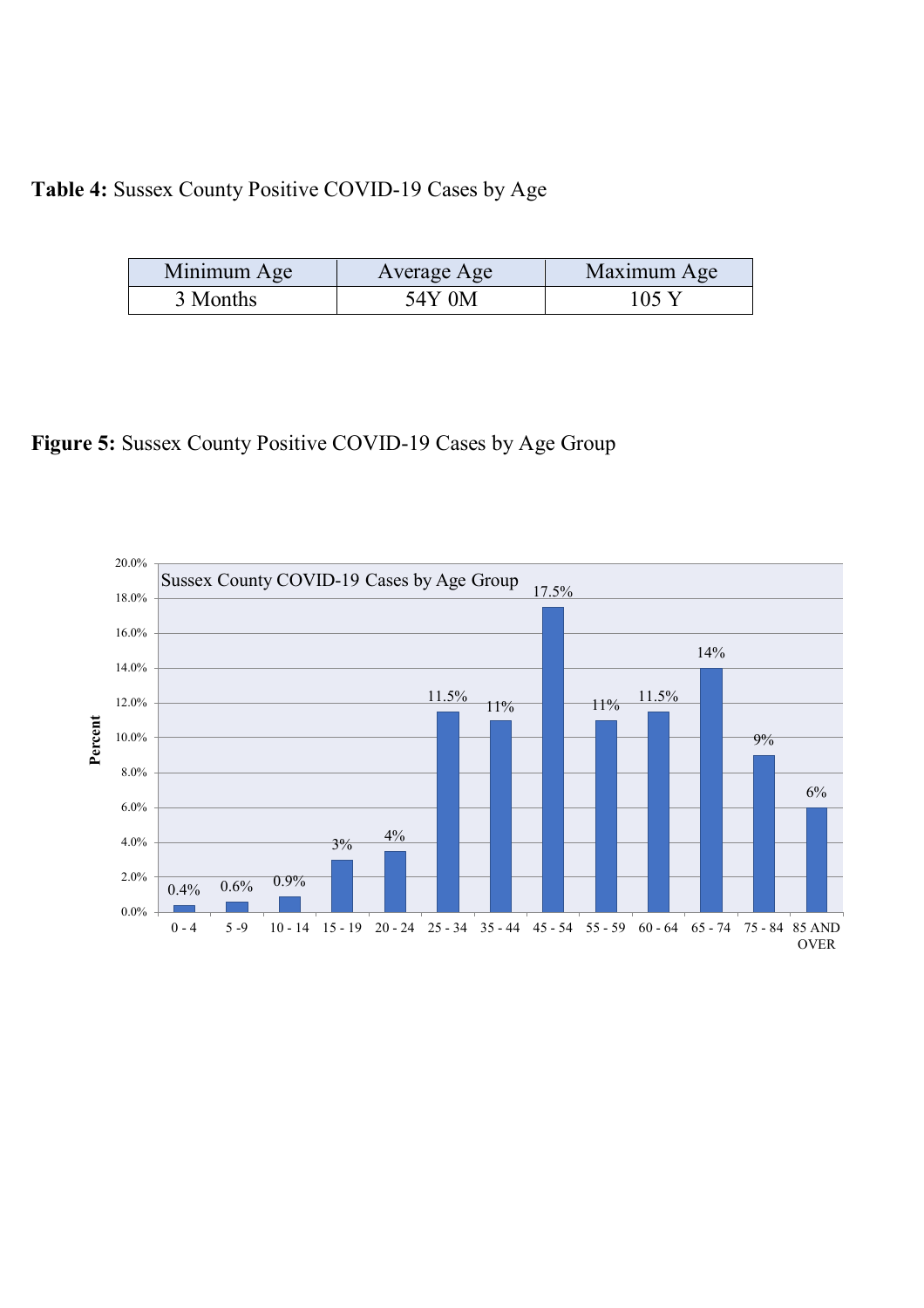# **Table 5:** Sussex County COVID-19 Deaths by Municipality, 01/01/2020 - 08/13/2020

| Communicable Disease Reporting and<br>Surveillance System | <b>CDRSS STATISTICS REPORT</b><br><b>DATE FOR REPORT</b><br>FROM 01/01/2020 TO 08/13/2020<br><b>GROUP BY: DEATHS BY MUNICIPATILTY</b> | 08/14/2020                       |
|-----------------------------------------------------------|---------------------------------------------------------------------------------------------------------------------------------------|----------------------------------|
|                                                           |                                                                                                                                       | <b>COUNT</b>                     |
| MUNICIPALITY: ANDOVER TOWNSHIP                            |                                                                                                                                       | 114                              |
| MUNICIPALITY: BYRAM TOWNSHIP                              |                                                                                                                                       | 3                                |
| MUNICIPALITY: FRANKFORD TOWNSHIP                          |                                                                                                                                       | 23                               |
| MUNICIPALITY: FRANKLIN BOROUGH                            |                                                                                                                                       | 2                                |
| MUNICIPALITY: FREDON TOWNSHIP                             |                                                                                                                                       | $\mathbf{1}$                     |
| MUNICIPALITY: HAMBURG BOROUGH                             |                                                                                                                                       | $\mathbf{1}$                     |
| MUNICIPALITY: HAMPTON TOWNSHIP                            |                                                                                                                                       | 3                                |
| MUNICIPALITY: HARDYSTON TOWNSHIP                          |                                                                                                                                       | 3                                |
| MUNICIPALITY: HOPATCONG BOROUGH                           |                                                                                                                                       | $\overline{7}$                   |
| MUNICIPALITY: MONTAGUE TOWNSHIP                           |                                                                                                                                       | $\overline{4}$                   |
| MUNICIPALITY: NEWTON TOWN                                 |                                                                                                                                       | 12                               |
| MUNICIPALITY: OGDENSBURG BOROUGH                          |                                                                                                                                       | $\mathbf{1}$                     |
| MUNICIPALITY: SANDYSTON TOWNSHIP                          |                                                                                                                                       | $\mathbf{1}$                     |
| MUNICIPALITY: SPARTA TOWNSHIP                             |                                                                                                                                       | 12                               |
| MUNICIPALITY: STANHOPE BOROUGH                            |                                                                                                                                       | $\mathbf{1}$                     |
| MUNICIPALITY: STILLWATER TOWNSHIP                         |                                                                                                                                       | $\mathbf{1}$                     |
| MUNICIPALITY: SUSSEX BOROUGH                              |                                                                                                                                       | $\mathbf{1}$                     |
| <b>MUNICIPALITY: VERNON TOWNSHIP</b>                      |                                                                                                                                       | 6                                |
| MUNICIPALITY: WANTAGE TOWNSHIP                            |                                                                                                                                       | 1                                |
|                                                           |                                                                                                                                       | 197<br><b>TOTAL FOR PAT DIED</b> |

### **Table 6:** Sussex County New Reported COVID-19 Related Deaths - 08/13/2020

| <b>Deceased</b> | Age | Gender | <b>Township</b> | Date of Death | <b>Case Status</b> |
|-----------------|-----|--------|-----------------|---------------|--------------------|
|                 |     |        |                 |               |                    |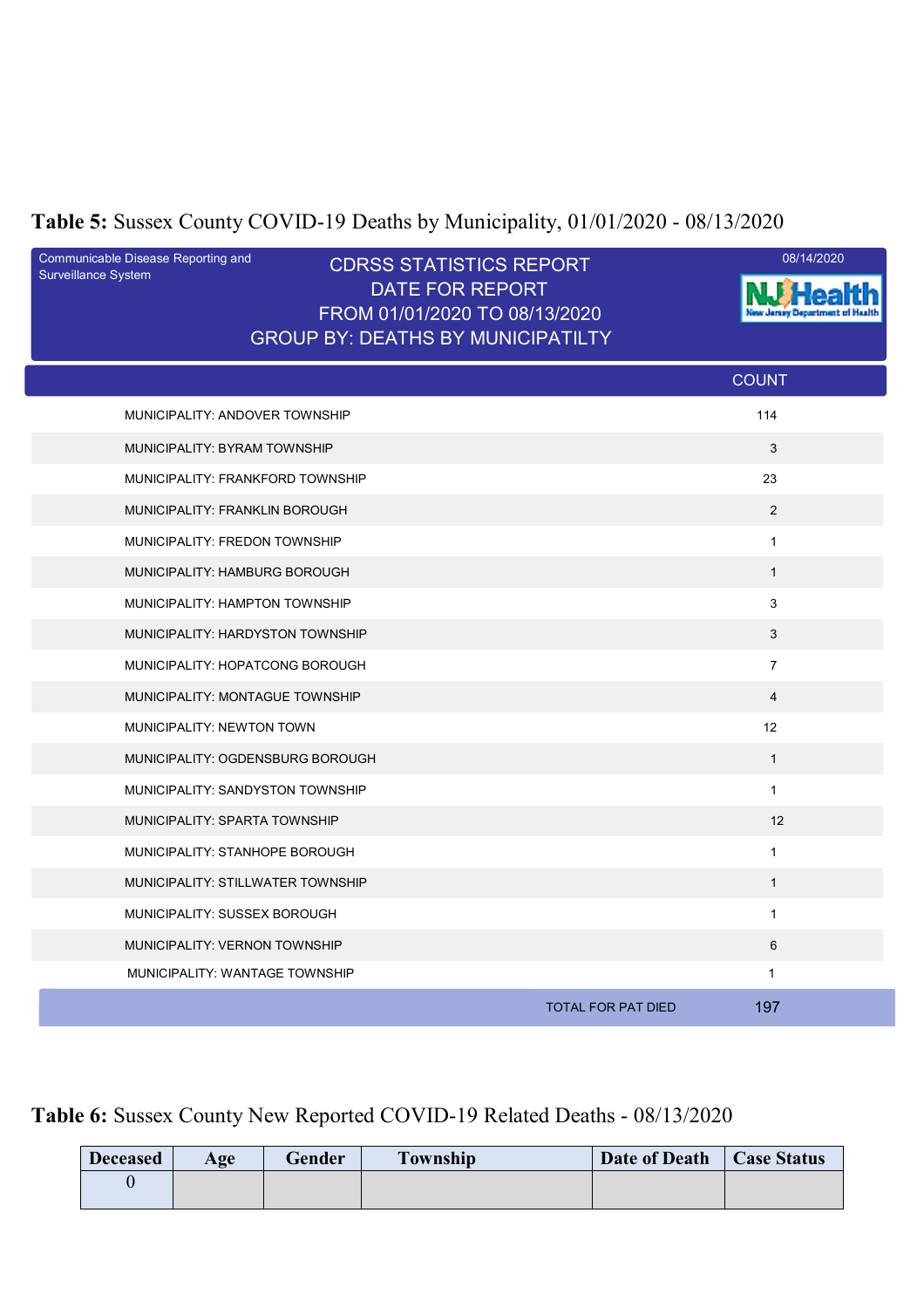



**Table 7:** Sussex County COVID-19 Deaths by Gender

| <b>Gender</b> | Count | Percentage |
|---------------|-------|------------|
| Female        | 92    | 47%        |
| Male          | 105   | 53%        |

**Figure 7:** Sussex County COVID-19 Deaths by Gender



#### Sussex County COVID-19 Deaths by Gender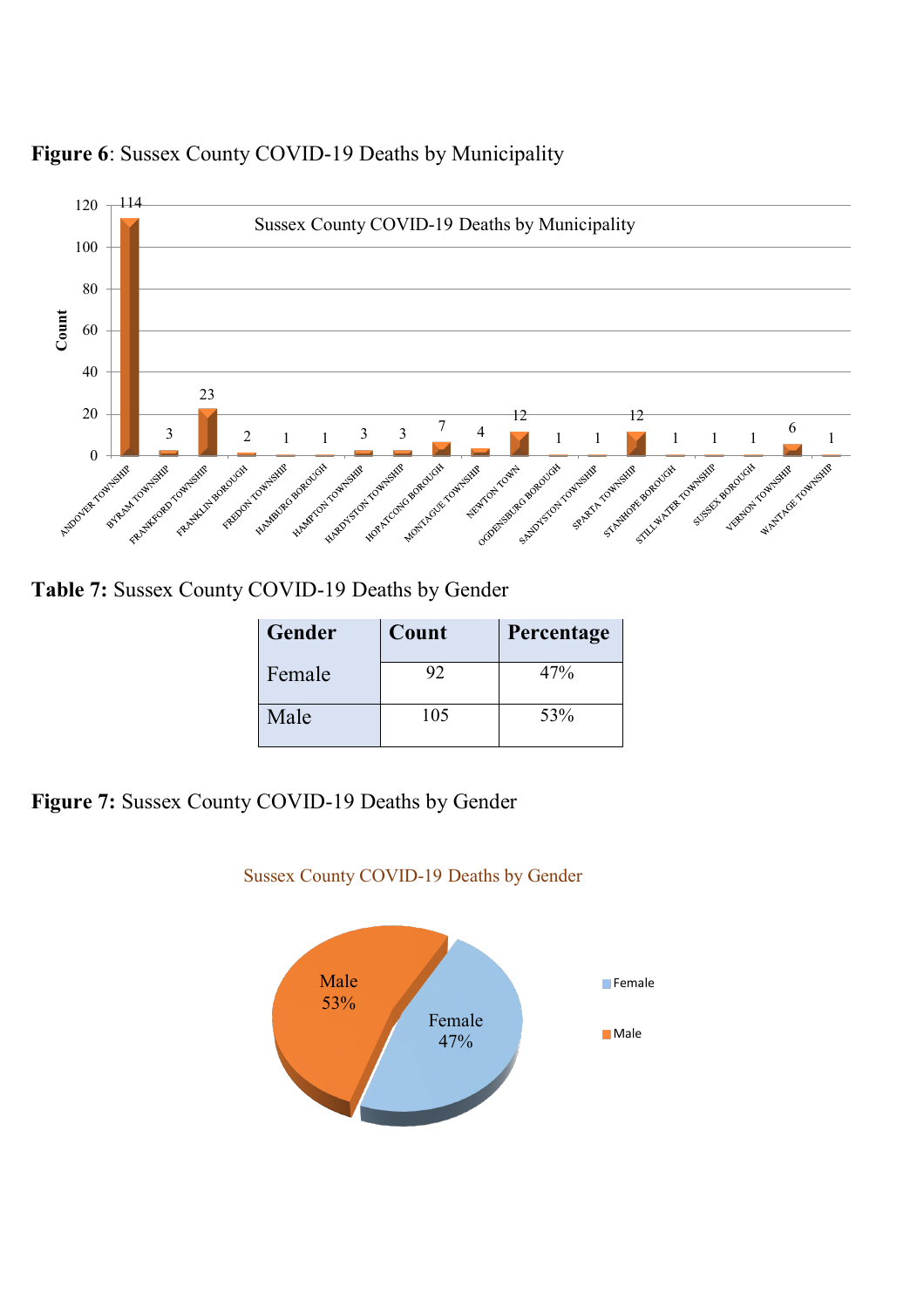|  | Table 8: Sussex County COVID-19 Deaths by Race |  |
|--|------------------------------------------------|--|
|--|------------------------------------------------|--|

| Race                  | Count | Percentage |
|-----------------------|-------|------------|
| White                 | 167   | 85%        |
| African American      | 23    | 11%        |
| Asian                 |       | $2\%$      |
| AMERICAN INDIAN OR    |       |            |
| <b>ALASKAN NATIVE</b> |       | 0.5%       |
| Other                 |       | $1\%$      |

#### **Figure 8:** Sussex County COVID-19 Deaths by Race



**Figure 9:** Sussex County COVID-19 Deaths by Age Group